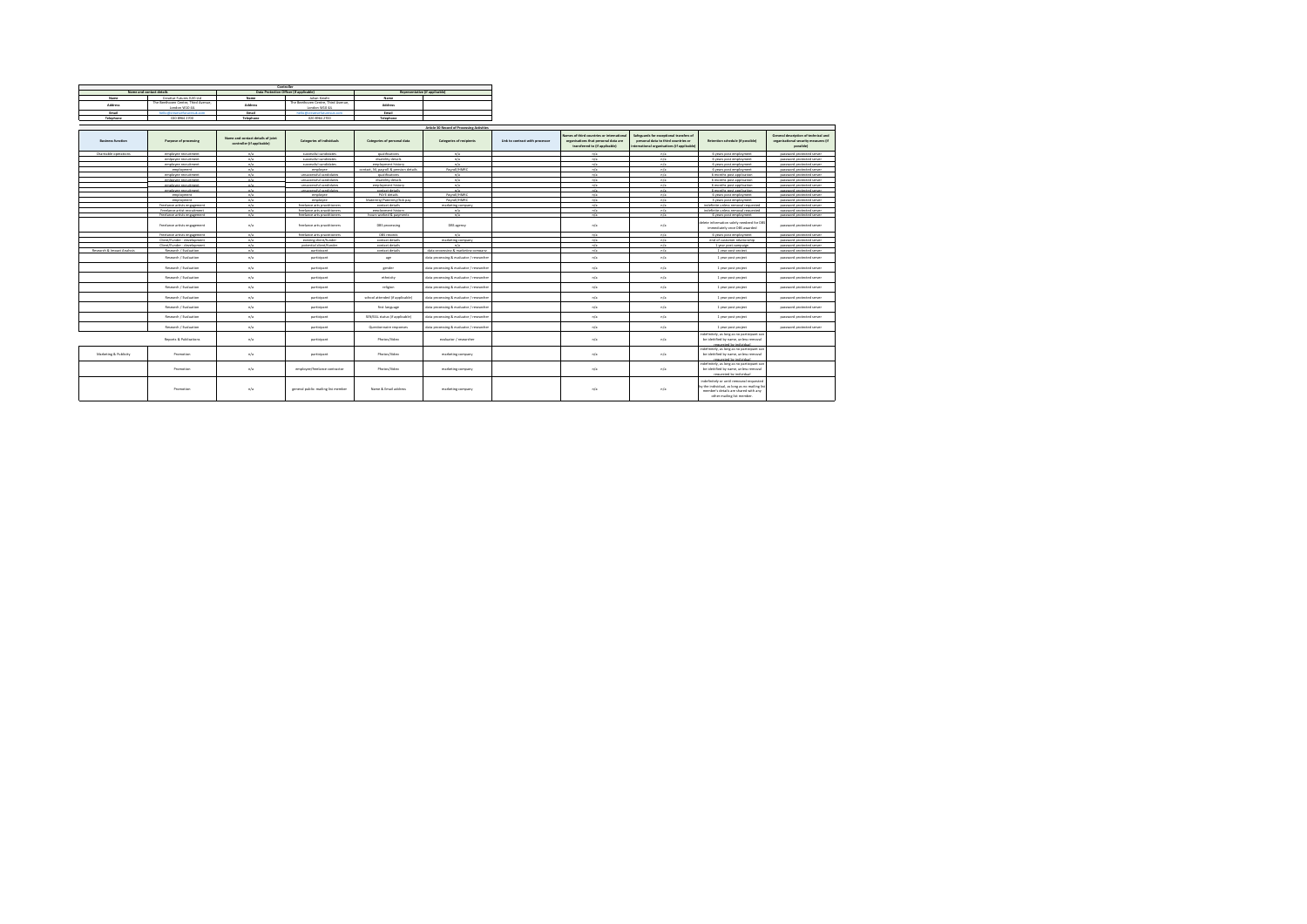|               | <b>Privacy Notices</b> |                                                                                                                                             |                                                                      |                                        |                                                                                                                    | Consent     | <b>Access Requests</b>    | Data Protection Impact Assessments |                                                       | Personal Data Breaches                               |                                              | Data Protection Act: |                                                                             |                                                                 |                                            |
|---------------|------------------------|---------------------------------------------------------------------------------------------------------------------------------------------|----------------------------------------------------------------------|----------------------------------------|--------------------------------------------------------------------------------------------------------------------|-------------|---------------------------|------------------------------------|-------------------------------------------------------|------------------------------------------------------|----------------------------------------------|----------------------|-----------------------------------------------------------------------------|-----------------------------------------------------------------|--------------------------------------------|
| personal data | category data          | Article 6 lawful basis for processing Article 9 condition for processing special Legitimate interests for the processing (if<br>applicable) | Link to record of legitimate interests<br>assessment (if applicable) | <b>Rights available to individuals</b> | Existence of automated decision-making, The source of the personal data (if<br>including profiling (if applicable) | applicable) | Link to record of consent | Location of personal data          | <b>Data Protection Impact Assessment</b><br>required? | <b>Data Protection Impact Assessment</b><br>progress | Link to Data Protection Impact<br>Assessment |                      | Has a personal data breach occurred? Link to record of personal data breach | Data Protection Act 2018 Schedule 1<br>Condition for processing | GDPR Article 6 lawful basis for processing |
|               |                        |                                                                                                                                             |                                                                      |                                        |                                                                                                                    |             |                           |                                    |                                                       |                                                      |                                              |                      |                                                                             |                                                                 |                                            |
|               |                        |                                                                                                                                             |                                                                      |                                        |                                                                                                                    |             |                           |                                    |                                                       |                                                      |                                              |                      |                                                                             |                                                                 |                                            |
|               |                        |                                                                                                                                             |                                                                      |                                        |                                                                                                                    |             |                           |                                    |                                                       |                                                      |                                              |                      |                                                                             |                                                                 |                                            |
|               |                        |                                                                                                                                             |                                                                      |                                        |                                                                                                                    |             |                           |                                    |                                                       |                                                      |                                              |                      |                                                                             |                                                                 |                                            |
|               |                        |                                                                                                                                             |                                                                      |                                        |                                                                                                                    |             |                           |                                    |                                                       |                                                      |                                              |                      |                                                                             |                                                                 |                                            |
|               |                        |                                                                                                                                             |                                                                      |                                        |                                                                                                                    |             |                           |                                    |                                                       |                                                      |                                              |                      |                                                                             |                                                                 |                                            |
|               |                        |                                                                                                                                             |                                                                      |                                        |                                                                                                                    |             |                           |                                    |                                                       |                                                      |                                              |                      |                                                                             |                                                                 |                                            |
|               |                        |                                                                                                                                             |                                                                      |                                        |                                                                                                                    |             |                           |                                    |                                                       |                                                      |                                              |                      |                                                                             |                                                                 |                                            |
|               |                        |                                                                                                                                             |                                                                      |                                        |                                                                                                                    |             |                           |                                    |                                                       |                                                      |                                              |                      |                                                                             |                                                                 |                                            |
|               |                        |                                                                                                                                             |                                                                      |                                        |                                                                                                                    |             |                           |                                    |                                                       |                                                      |                                              |                      |                                                                             |                                                                 |                                            |
|               |                        |                                                                                                                                             |                                                                      |                                        |                                                                                                                    |             |                           |                                    |                                                       |                                                      |                                              |                      |                                                                             |                                                                 |                                            |
|               |                        |                                                                                                                                             |                                                                      |                                        |                                                                                                                    |             |                           |                                    |                                                       |                                                      |                                              |                      |                                                                             |                                                                 |                                            |
|               |                        |                                                                                                                                             |                                                                      |                                        |                                                                                                                    |             |                           |                                    |                                                       |                                                      |                                              |                      |                                                                             |                                                                 |                                            |
|               |                        |                                                                                                                                             |                                                                      |                                        |                                                                                                                    |             |                           |                                    |                                                       |                                                      |                                              |                      |                                                                             |                                                                 |                                            |
|               |                        |                                                                                                                                             |                                                                      |                                        |                                                                                                                    |             |                           |                                    |                                                       |                                                      |                                              |                      |                                                                             |                                                                 |                                            |
|               |                        |                                                                                                                                             |                                                                      |                                        |                                                                                                                    |             |                           |                                    |                                                       |                                                      |                                              |                      |                                                                             |                                                                 |                                            |
|               |                        |                                                                                                                                             |                                                                      |                                        |                                                                                                                    |             |                           |                                    |                                                       |                                                      |                                              |                      |                                                                             |                                                                 |                                            |
|               |                        |                                                                                                                                             |                                                                      |                                        |                                                                                                                    |             |                           |                                    |                                                       |                                                      |                                              |                      |                                                                             |                                                                 |                                            |
|               |                        |                                                                                                                                             |                                                                      |                                        |                                                                                                                    |             |                           |                                    |                                                       |                                                      |                                              |                      |                                                                             |                                                                 |                                            |
|               |                        |                                                                                                                                             |                                                                      |                                        |                                                                                                                    |             |                           |                                    |                                                       |                                                      |                                              |                      |                                                                             |                                                                 |                                            |
|               |                        |                                                                                                                                             |                                                                      |                                        |                                                                                                                    |             |                           |                                    |                                                       |                                                      |                                              |                      |                                                                             |                                                                 |                                            |
|               |                        |                                                                                                                                             |                                                                      |                                        |                                                                                                                    |             |                           |                                    |                                                       |                                                      |                                              |                      |                                                                             |                                                                 |                                            |
|               |                        |                                                                                                                                             |                                                                      |                                        |                                                                                                                    |             |                           |                                    |                                                       |                                                      |                                              |                      |                                                                             |                                                                 |                                            |
|               |                        |                                                                                                                                             |                                                                      |                                        |                                                                                                                    |             |                           |                                    |                                                       |                                                      |                                              |                      |                                                                             |                                                                 |                                            |
|               |                        |                                                                                                                                             |                                                                      |                                        |                                                                                                                    |             |                           |                                    |                                                       |                                                      |                                              |                      |                                                                             |                                                                 |                                            |
|               |                        |                                                                                                                                             |                                                                      |                                        |                                                                                                                    |             |                           |                                    |                                                       |                                                      |                                              |                      |                                                                             |                                                                 |                                            |
|               |                        |                                                                                                                                             |                                                                      |                                        |                                                                                                                    |             |                           |                                    |                                                       |                                                      |                                              |                      |                                                                             |                                                                 |                                            |